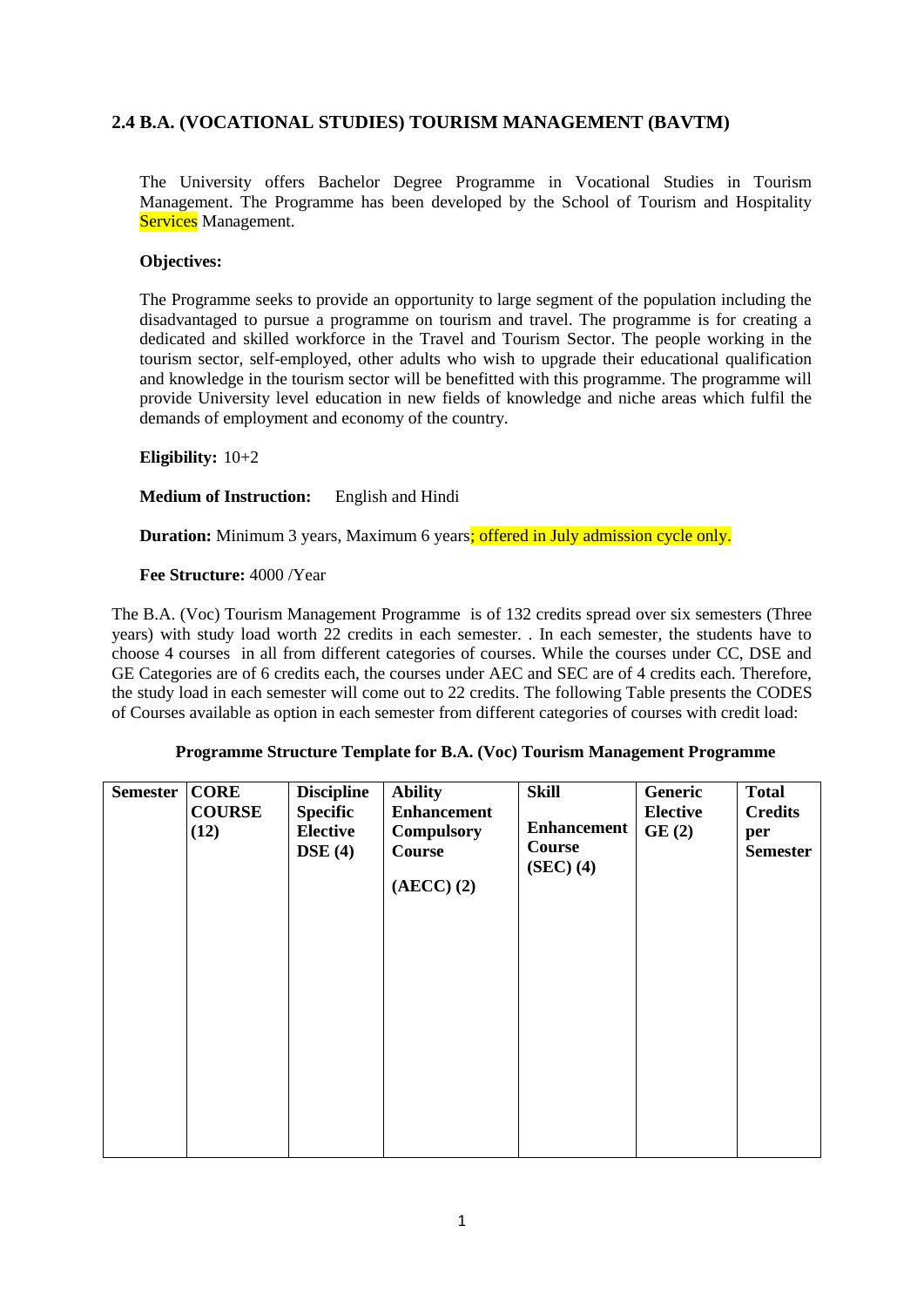| $\bf I$      | <b>Any One:</b>              |                 | <b>BEVAE 181</b> |                 |                 | 22                                |
|--------------|------------------------------|-----------------|------------------|-----------------|-----------------|-----------------------------------|
|              | BHDLA 135                    |                 |                  |                 |                 | <b>Credits</b>                    |
|              | BEGLA 135                    |                 |                  |                 |                 |                                   |
|              | <b>BUDLA</b> 135             |                 |                  |                 |                 |                                   |
|              | <b>BSKLA135</b>              |                 |                  |                 |                 |                                   |
|              | $\overline{\text{BTMC-}}131$ |                 |                  |                 |                 |                                   |
|              | <b>BTMC-132</b>              |                 |                  |                 |                 |                                   |
| $\mathbf{I}$ | Any One:                     |                 | Any one:         |                 |                 | 22                                |
|              |                              |                 |                  |                 |                 | <b>Credits</b>                    |
|              |                              |                 |                  |                 |                 |                                   |
|              | <b>BHDLA 136</b>             |                 | <b>BEGAE 182</b> |                 |                 |                                   |
|              | <b>BEGLA 136</b>             |                 | <b>BHDAE 182</b> |                 |                 |                                   |
|              |                              |                 |                  |                 |                 |                                   |
|              | <b>BTMC-133</b>              |                 |                  |                 |                 |                                   |
|              |                              |                 |                  |                 |                 |                                   |
|              | <b>BTMC-134</b>              |                 |                  |                 |                 |                                   |
| $\rm III$    | Any one:                     |                 |                  | <b>BCOS-183</b> |                 | 22                                |
|              |                              |                 |                  |                 |                 | <b>Credits</b>                    |
|              |                              |                 |                  |                 |                 |                                   |
|              | <b>BHDLA 137</b>             |                 |                  |                 |                 |                                   |
|              | BEGLA 137                    |                 |                  |                 |                 |                                   |
|              |                              |                 |                  |                 |                 |                                   |
|              | <b>BTMC-135</b>              |                 |                  |                 |                 |                                   |
|              |                              |                 |                  |                 |                 |                                   |
|              | <b>BTMC-136</b>              |                 |                  |                 |                 |                                   |
| ${\rm IV}$   | Any One:                     |                 |                  | <b>BCOS-184</b> |                 | $\overline{22}$                   |
|              |                              |                 |                  |                 |                 | <b>Credits</b>                    |
|              | <b>BHDLA 138</b>             |                 |                  |                 |                 |                                   |
|              |                              |                 |                  |                 |                 |                                   |
|              | <b>BEGLA 138</b>             |                 |                  |                 |                 |                                   |
|              | <b>BTMC-137</b>              |                 |                  |                 |                 |                                   |
|              | <b>BTMC-138</b>              |                 |                  |                 |                 |                                   |
| $\mathbf V$  |                              | <b>BTME-141</b> |                  | <b>BTMS-185</b> | <b>BTMG-171</b> | $\overline{22}$<br><b>Credits</b> |
|              |                              | <b>BTME-143</b> |                  |                 |                 |                                   |
| VI           |                              | <b>BTMP-142</b> |                  | <b>BEGS-186</b> | <b>BTMG-172</b> | $\overline{22}$                   |
|              |                              | <b>BTME-144</b> |                  |                 |                 | <b>Credits</b>                    |
|              | 72 credits                   | 24 credits      | 8 credits        | 16 credits      | 12 credits      | 132                               |
| <b>Total</b> |                              |                 |                  |                 |                 |                                   |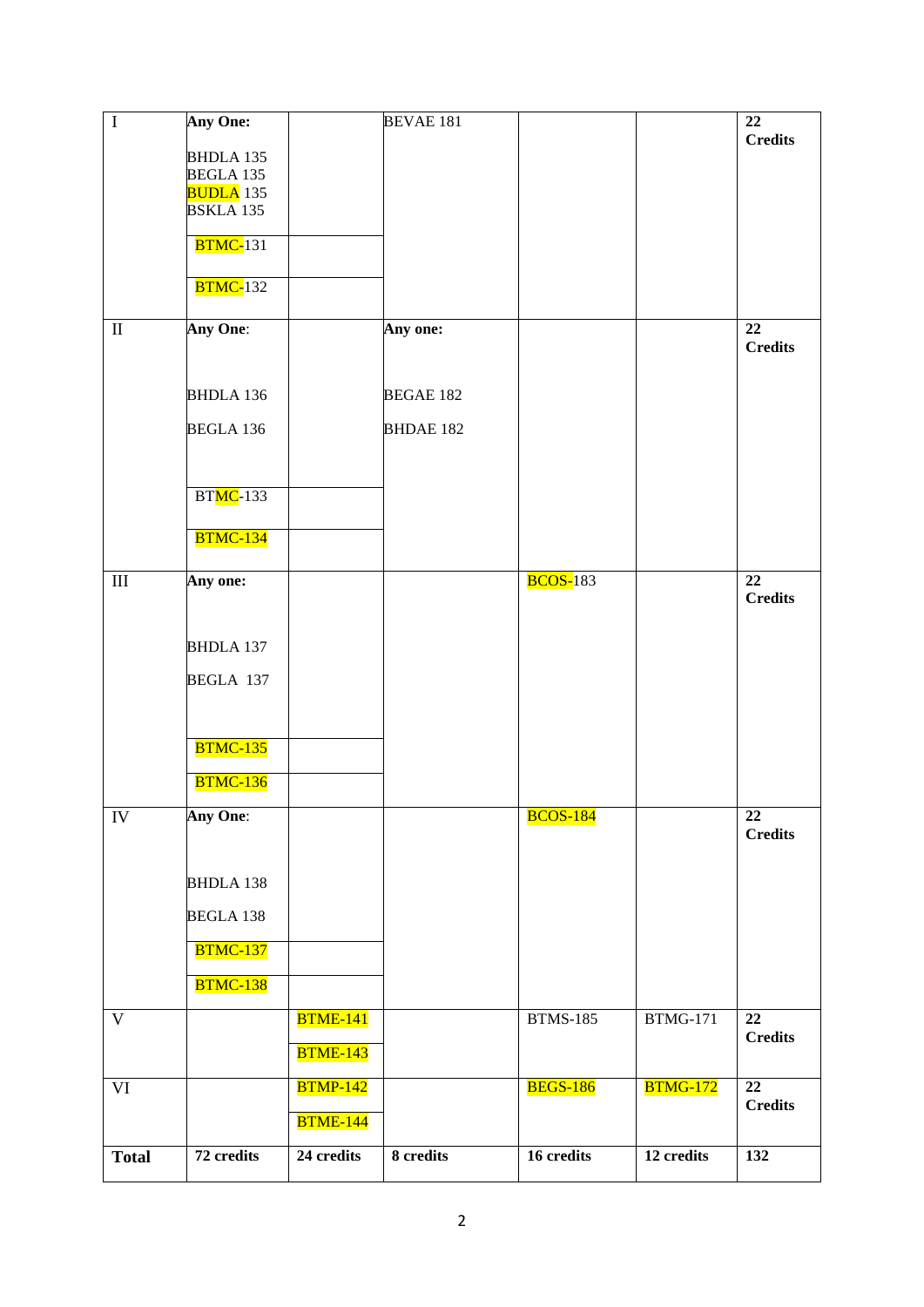### **COURSES ON OFFER FOR B.A. (VOC) TOURISM MANAGEMENT PROGRAMME**

The detailed nomenclature and number of credits for different courses available under each of the five categories [Core Courses (CC), Discipline Specific Electives (DSE), Ability Enhancement Compulsory Courses (AECC), Skill Enhancement Courses (SEC), and Generic Electives (GE)] are given in the following tables:

| <b>Course Code</b> | <b>Title of the Course</b>                   |                          |
|--------------------|----------------------------------------------|--------------------------|
|                    |                                              | No. of<br><b>Credits</b> |
| <b>BTMC-131</b>    | History of Tourism $-I$                      | 6                        |
| <b>BTMC-132</b>    | <b>Fundamentals of Management</b>            | 6                        |
| <b>BTMC-133</b>    | History of Tourism $-$ II                    | 6                        |
| <b>BTMC-134</b>    | <b>Entrepreneurship and Small Business</b>   | 6                        |
| <b>BTMC-135</b>    | Concept and Impacts of Tourism               | 6                        |
| <b>BTMC-136</b>    | <b>Tourism Marketing</b>                     | 6                        |
| <b>BTMC-137</b>    | Profile of Modern Tourism                    | 6                        |
| <b>BTMC-138</b>    | Managerial Accounting and Finance in Tourism | 6                        |

|--|

| <b>DISCIPLINE SPECIFIC ELECTIVE COURSE</b> |                                                  |                          |  |  |
|--------------------------------------------|--------------------------------------------------|--------------------------|--|--|
| <b>Course Code</b>                         | <b>Title of the Course</b>                       | No. of<br><b>Credits</b> |  |  |
| <b>BTME-141</b>                            | Tourism Undertaking                              | 6                        |  |  |
| <b>BTMP-142</b>                            | Project                                          | 6                        |  |  |
| <b>BTME-143</b>                            | Procedure and Operations in the Tourism Business |                          |  |  |
| <b>BTME-144</b>                            | Globalization                                    | h                        |  |  |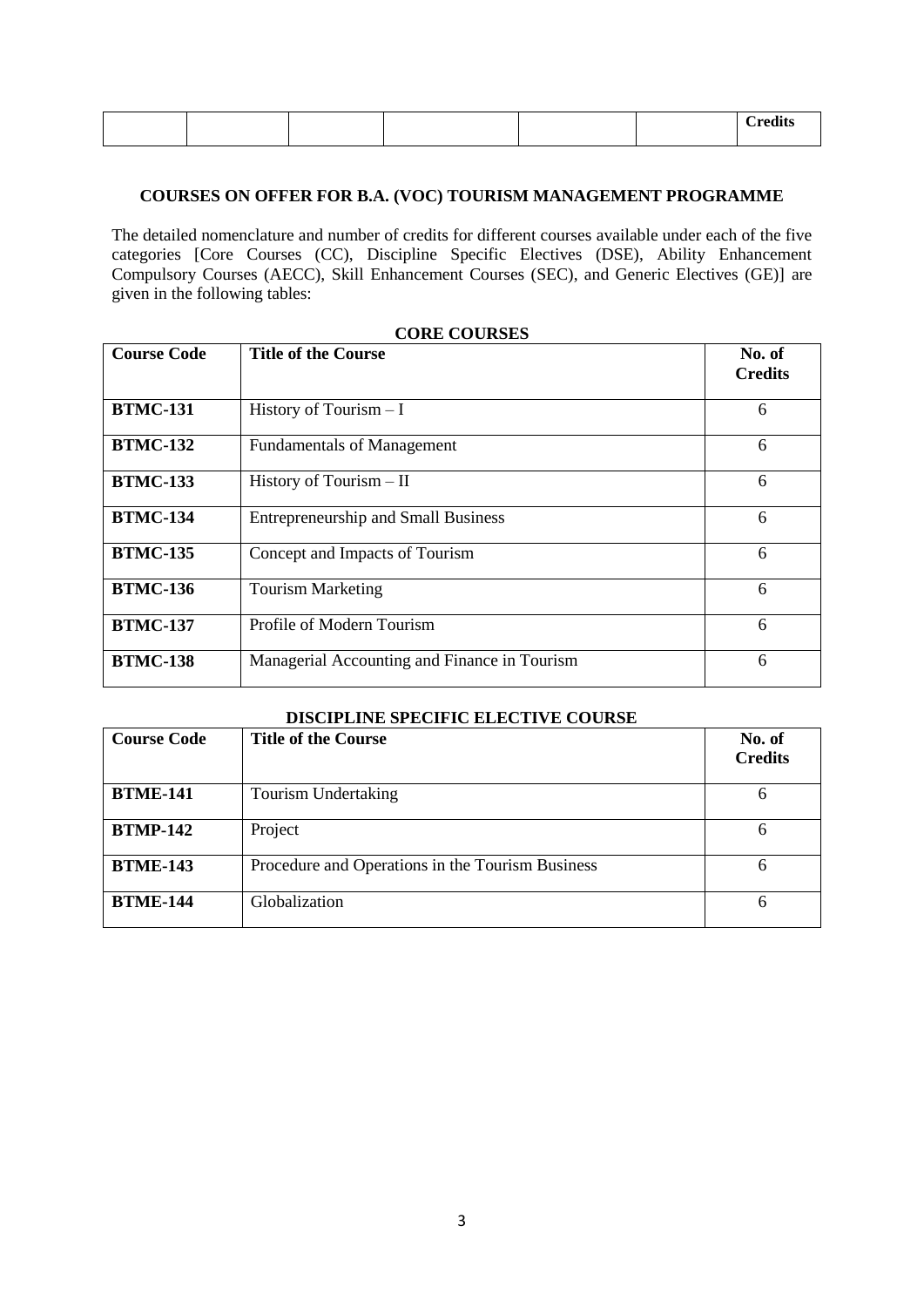| <b>Course Code</b> | <b>Title of the Course</b>              | No. of<br><b>Credits</b> |
|--------------------|-----------------------------------------|--------------------------|
| <b>BCOS-183</b>    | <b>Computer Application in Business</b> | 4                        |
| <b>BCOS-184</b>    | E-Commerce                              | 4                        |
| <b>BTMS-185</b>    | <b>Airport Handling</b>                 | 4                        |
| <b>BEGS-186</b>    | <b>Business Communication</b>           | 4                        |

### **SKILL ENHANCEMNET COURSES**

### **GENERIC ELECTIVE**

| <b>Course Code</b> | <b>Title of the Course</b>        | No. of<br><b>Credits</b> |
|--------------------|-----------------------------------|--------------------------|
| <b>BTMG-171</b>    | Culture in Indian Subcontinent I  |                          |
| <b>BTMG-172</b>    | Culture in Indian Subcontinent II |                          |

### **ABILITY ENHANCEMENT COMPULSORY COURSE**

## **Environmental Studies**

| <b>Course Code</b> | <b>Title of the Course</b>   | <b>No of Credits</b> |
|--------------------|------------------------------|----------------------|
| BEVAE 181          | <b>Environmental Studies</b> |                      |

## **English**

| Course Code | <b>Title of the Course</b>          | <b>No of Credits</b> |
|-------------|-------------------------------------|----------------------|
| BEGAE 182   | <b>English Communication Skills</b> |                      |

# **Hindi**

| <b>Course Code</b> | <b>Title of the Course</b> | <b>No of Credits</b> |
|--------------------|----------------------------|----------------------|
| <b>BHDAE 182</b>   | हिंदी भाषा और सम्प्रेषण    |                      |

### **LANGUAGE COURSES**

### **English**

| <b>Course Code</b> | <b>Title of the Course</b>         | No. of<br><b>Credits</b> |
|--------------------|------------------------------------|--------------------------|
| $BEGLA - 135$      | English In Daily Life              |                          |
| <b>BEGLA</b> - 136 | English At The Work Place          |                          |
| <b>BEGLA</b> - 137 | Language Through Literature        |                          |
| <b>BEGLA - 138</b> | <b>Reading and Speaking Skills</b> |                          |